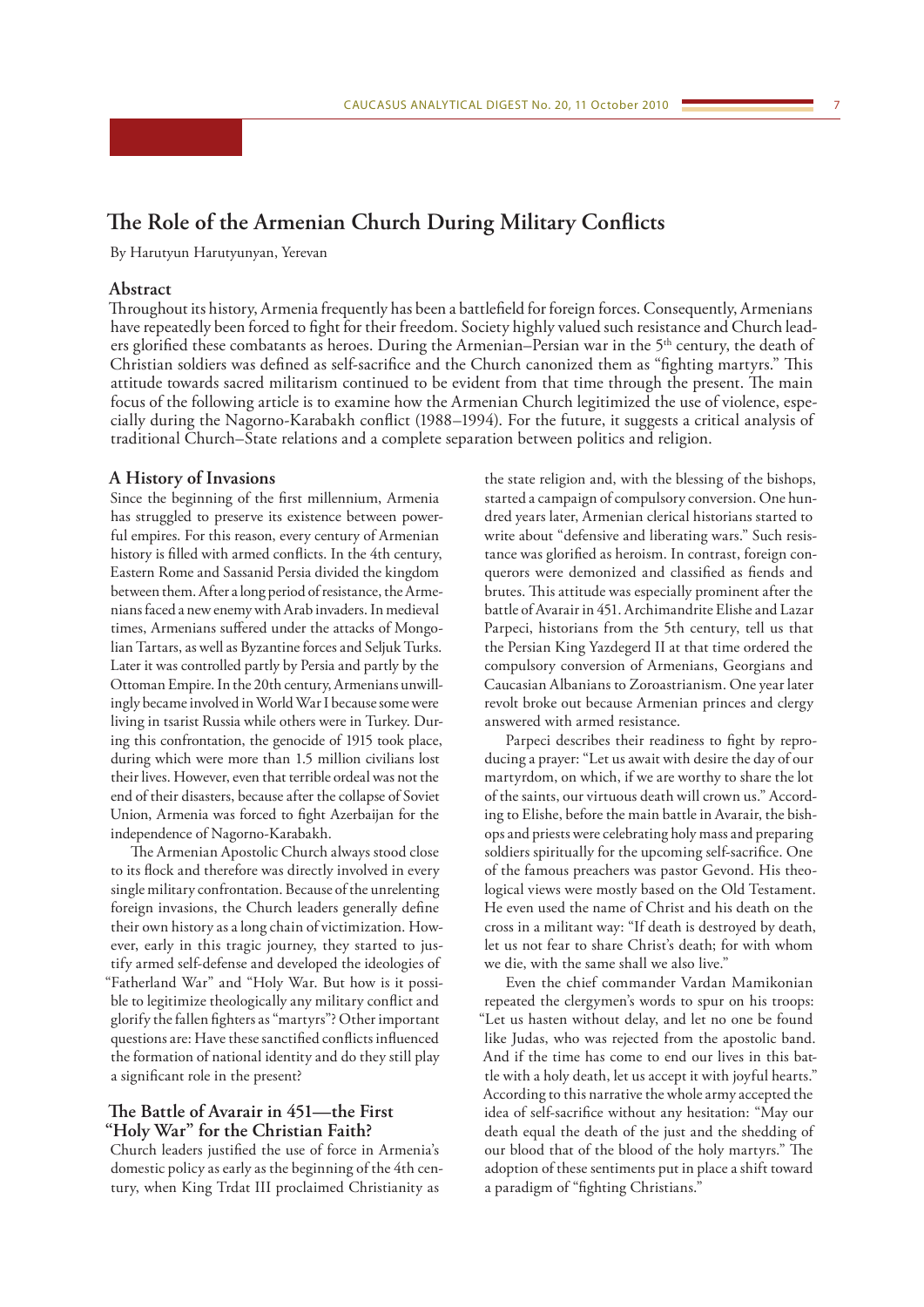In spite of the soldiers' courage, the resistance was broken after the final battle of Avarair in 451. Nevertheless, Armenian historians described that event as an "unequaled act of defense," where Armenians tried to protect both "their fatherland and Christian faith," and in doing so, the fallen fighters earned eternal life. Therefore, this extraordinary attitude towards the heroes of Avarair remained as a defining moment in the national memory.

#### **The Later Image of the Battle of Avarair**

"Death not understood is death, death understood is immortality!" This ancient wisdom was soon adopted as a strategic ideology by the Church fathers. The memory of Avarair started to shape the identity of new generations. The fallen commander and his slain comrades were canonized. Their deaths still are commemorated every year with a divine liturgy on the Shrove-Thursday before Fasching-Sunday. The glorification of military saints was intensified especially in the 19th century, when Armenians suffered under the yoke of Ottoman Turkey and tsarist Russia. In this period, liberation movements and a newborn nationalism rose inside several intellectual circles. The heroic story of Avarair became the focus of many writers and artists. Several Church leaders and intellectuals tried to use this event as an important motivator in building up Armenian patriotism. New Churches and chapels were consecrated with the name of St. Vardan to commemorate the fallen commander.

In 1950 Catholicos Gevorg VI wrote a patriarchal encyclical about the upcoming 1500th jubilee of the battle of Avarair. He named that conflict as "the most distinguished and venerable" in Armenian history because it was "the heroic expression of high morality, patriotism and the love of one's own nation, loyalty to an ecclesiastic vow, selfless heroism, spiritual culture, dedication and the martial valor of the Armenian nation." Bishop Eznik Petrosyan, currently the best-known specialist of Church history, is convinced that: "The battle of Avarair was the first example of armed self-defense of Christianity in world history, when light and darkness, life and death, faith and renunciation battled each other." He believes consequently that Armenians have fulfilled the biblical message, that "unless a grain of wheat falls into the earth and dies, it remains alone; but if it dies, it bears much fruit."

Of course, many modern academics have criticized this exaggerated and obsolete interpretation. Nevertheless, Church leaders both in Armenia and among the Diaspora have yet to demonstrate any notable change in their attitude toward this controversial topic. The reason is that the glorification of fallen fighters was evident not only in ancient Christianity, but also in the present. In both world wars Armenian officers and intellectuals motivated their soldiers with the name of St. Vardan. But let us just look at the latest example from Nagorno-Karabakh.

### **The Role of the Armenian Church in the Nagorno-Karabakh Conflict**

In August 1992, when this conflict was at its height, Vazgen Sargsyan, the first Minister of Defense of Armenia, formed a special commando unit from volunteers and called them "Arciv-Mahapartner," which means "Eagles Sentenced to Death." The unit consisted of about 450 men who were sworn either to defeat all enemies and only after that return home or to die on the battlefield, as St. Vardan did 1500 years ago. Many other regiments also used religious nicknames and other symbols. Most of them drew the sign of the white cross on their uniforms and vehicles. Priests who were with the soldiers claimed after the battle that the fighters had drawn the crosses in order to secure God's protection. However, many soldiers denied this interpretation, saying that they were using this symbol only to distinguish themselves from their opponents, since both armies wore the same Soviet uniforms. Did the clergy claim that it was a religious war? No. But religion was exploited in order to make the acts of killing and dying more tolerable.

In the beginning, Catholicos Vazgen I sought to condemn and stop any nationalistic and liberation movements. Under pressure from the Kremlin, he participated in interreligious dialogue with Islamic leaders from Azerbaijan and encouraged brotherly and peaceful relations between the two Soviet nations. Later, when Armenia's independence was an unavoidable reality, he called this conflict a "holy struggle for freedom." In 1989, according to the wishes of the Armenian population of that region, he reestablished the diocese of Karabakh, which was dissolved in 1930 by Azerbaijan's communist rulers. Archbishop Pargev Martirosyan since then has served as the new primate. A charismatic leader, he still enjoys great popularity there. The people particularly were impressed by his attitude during the war. In his speeches, he talked many times about the importance of peace; however, at the same time, he described this conflict as a "just war." He is confident that "the blessing of God helped Armenians to achieve victory." In his booklet "Heavenly Help to the Christian Soldier", he explains how they could win against a much stronger enemy. In order to justify the use of force, he frequently quotes from the Old Testament.

Obviously, the Church leaders were not able to stop this confrontation. Physically they suffered together with their flock under the violent attacks of the contemporary enemy; psychologically they were not able to forgive the ancient conquerors. Therefore, they decided simply to support their troops. The argumentation remained the same